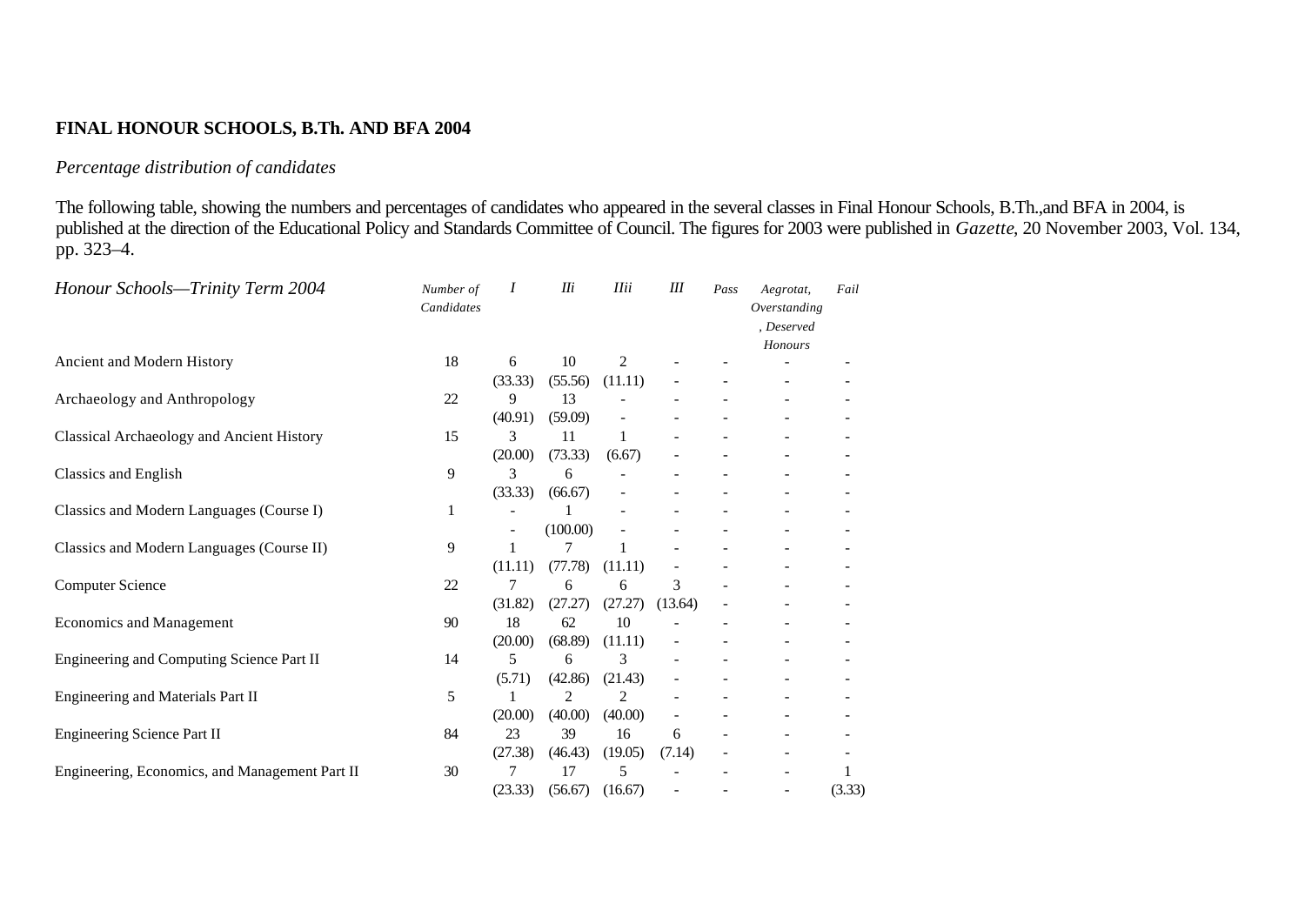| Honour Schools-Trinity Term 2004                       | Number of<br>Candidates | I                        | IIi            | <b>IIii</b>              | $I\!I\!I$                | Pass         | Aegrotat,<br>Overstanding<br>, Deserved<br>Honours | Fail                         |
|--------------------------------------------------------|-------------------------|--------------------------|----------------|--------------------------|--------------------------|--------------|----------------------------------------------------|------------------------------|
| English and Modern Languages (Course I)                | 3                       | $\overline{\phantom{a}}$ | 3              |                          | $\overline{\phantom{0}}$ |              |                                                    | ÷                            |
|                                                        |                         |                          | (100.00)       |                          |                          |              |                                                    |                              |
| English and Modern Languages (Course II)               | 22                      | 9                        | 12             | $\mathbf{1}$             | ÷                        |              |                                                    | $\overline{\phantom{a}}$     |
|                                                        |                         | (40.91)                  | (54.55)        | (4.55)                   |                          |              |                                                    | $\overline{a}$               |
| <b>English Language and Literature</b>                 | 239                     | 59                       | 166            | 12                       | $\overline{2}$           |              |                                                    | $\overline{\phantom{a}}$     |
|                                                        |                         | (24.69)                  | (69.46)        | (5.02)                   | (0.84)                   |              |                                                    |                              |
| European and Middle Eastern Languages                  | 4                       | 1                        | $\overline{c}$ | 1                        |                          |              |                                                    |                              |
|                                                        |                         | (25.00)                  | (50.00)        | (25.00)                  |                          |              |                                                    |                              |
| <b>Experimental Psychology</b>                         | 44                      | 21                       | 23             |                          |                          |              |                                                    |                              |
|                                                        |                         | (47.73)                  | (52.27)        |                          |                          |              |                                                    |                              |
| Geography                                              | 101                     | 21                       | 75             | 4                        | 1                        |              |                                                    |                              |
|                                                        |                         | (20.79)                  | (74.26)        | (3.96)                   | (0.99)                   |              |                                                    |                              |
| <b>Human Sciences</b>                                  | 42                      | 8                        | 30             | 4                        |                          |              |                                                    |                              |
|                                                        |                         | (19.05)                  | (71.43)        | (9.52)                   |                          |              |                                                    |                              |
| Jurisprudence (Course I)                               | 223                     | 22                       | 184            | 17                       |                          |              |                                                    |                              |
|                                                        |                         | (9.87)                   | (82.51)        | (7.62)                   |                          |              |                                                    |                              |
| Jurisprudence (Course II - with Law Studies in Europe) | 29                      | 5                        | 24             |                          |                          |              |                                                    |                              |
|                                                        |                         | (17.24)                  | (82.76)        | $\frac{1}{2}$            |                          |              |                                                    |                              |
| Literae Humaniores                                     | 119                     | 23                       | 81             | 15                       |                          |              |                                                    |                              |
|                                                        |                         | (19.33)                  | (68.07)        | (12.61)                  |                          |              |                                                    | $\overline{\phantom{a}}$     |
| Materials, Economics and Management Part II            | 4                       | 1                        | 2              | 1                        |                          |              |                                                    | $\sim$                       |
|                                                        |                         | (25.00)                  | (50.00)        | (25.00)                  | $\overline{\phantom{0}}$ | ۰            |                                                    | $\overline{\phantom{a}}$     |
| <b>Mathematical Sciences</b>                           | 100                     | 26                       | 49             | 18                       | 5                        | $\mathbf{1}$ |                                                    | 1                            |
|                                                        |                         | (26.00)                  | (49.00)        | (18.00)                  | (5.00)                   | (1.00)       | $\overline{a}$                                     | (1.00)                       |
| Mathematics and Computer Science                       | 23                      | 5                        | 9              | 7                        | $\overline{c}$           |              | $\overline{\phantom{0}}$                           | $\qquad \qquad \blacksquare$ |
|                                                        |                         | (21.74)                  | (39.13)        | (30.43)                  | (8.70)                   |              | $\overline{a}$                                     | $\overline{\phantom{a}}$     |
| Mathematics and Philosophy Part II                     | 17                      | 8                        | 8              | 1                        |                          | ÷            |                                                    | $\overline{\phantom{a}}$     |
|                                                        |                         | (47.06)                  | (47.06)        | (5.88)                   | $\overline{\phantom{0}}$ | -            |                                                    | ۰                            |
| Mathematics Part II                                    | 68                      | 37                       | 20             | 8                        | $\overline{c}$           | $\mathbf{1}$ |                                                    | $\overline{\phantom{a}}$     |
|                                                        |                         | (54.41)                  | (29.41)        | (11.76)                  | (2.94)                   | (1.47)       |                                                    | $\overline{\phantom{a}}$     |
| Modern History                                         | 273                     | 61                       | 194            | 18                       |                          |              |                                                    | $\overline{\phantom{a}}$     |
|                                                        |                         | (22.34)                  | (71.06)        | (6.59)                   |                          |              |                                                    | $\overline{\phantom{a}}$     |
| Modern History and Modern Languages (Course I)         | $\overline{c}$          | $\overline{\phantom{0}}$ | 2              | $\overline{\phantom{a}}$ |                          |              |                                                    |                              |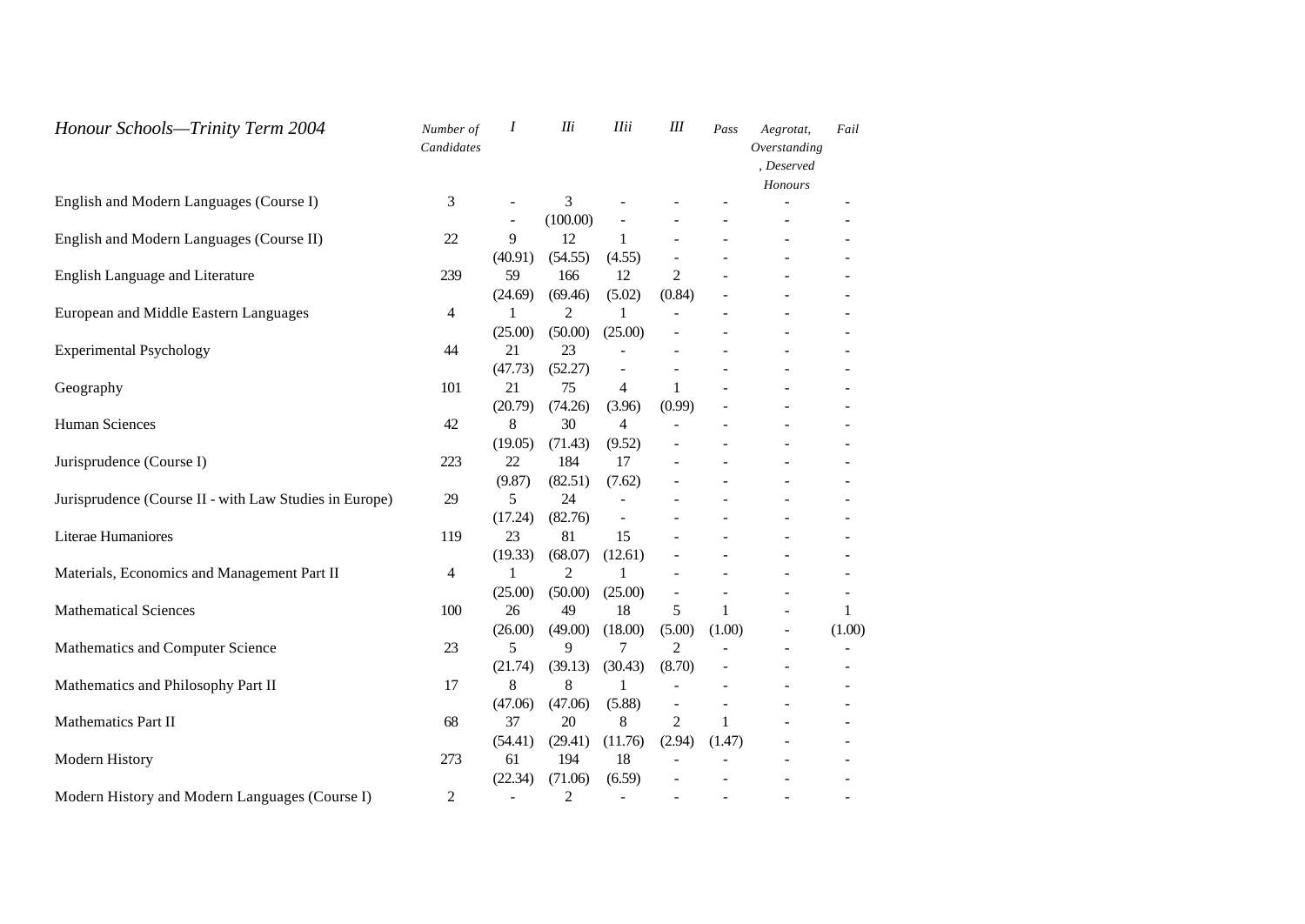| Honour Schools-Trinity Term 2004                                                             | Number of<br>Candidates | Ι       | IIi            | <b>IIii</b>    | $I\!I\!I$ | Pass | Aegrotat,<br>Overstanding<br>, Deserved<br>Honours | Fail                     |
|----------------------------------------------------------------------------------------------|-------------------------|---------|----------------|----------------|-----------|------|----------------------------------------------------|--------------------------|
|                                                                                              |                         |         | (100.00)       |                |           |      |                                                    |                          |
| Modern History and Modern Languages (Course II)                                              | 13                      | 5       | 8              |                |           |      |                                                    |                          |
|                                                                                              |                         | (38.46) | (61.54)        |                |           |      |                                                    |                          |
| Modern History and Economics                                                                 | 9                       |         | 9              |                |           |      |                                                    |                          |
|                                                                                              |                         |         | (100.00)       |                |           |      |                                                    |                          |
| Modern History and English                                                                   | 9                       | 3       | 6              |                |           |      |                                                    |                          |
|                                                                                              |                         | (33.33) | (66.67)        |                |           |      |                                                    |                          |
| Modern History and Politics                                                                  | 40                      | 7       | 32             | 1              |           |      |                                                    |                          |
|                                                                                              |                         | (17.50) | (80.00)        | (2.50)         |           |      |                                                    |                          |
| Modern Languages (Course I)                                                                  | 5                       |         | 4              |                |           |      |                                                    |                          |
|                                                                                              |                         |         | (80.00)        | (20.00)        |           |      |                                                    |                          |
| Modern Languages (Course II)                                                                 | 185                     | 37      | 131            | 17             |           |      |                                                    |                          |
|                                                                                              |                         | (20.00) | (70.81)        | (9.19)         |           |      |                                                    |                          |
| Music                                                                                        | 54                      | 16      | 36             | 2              |           |      |                                                    |                          |
|                                                                                              |                         | (29.63) | (66.67)        | (3.70)         |           |      |                                                    |                          |
| <b>Natural Science : Biological Sciences</b>                                                 | 89                      | 20      | 57             | 11             | 1         |      |                                                    |                          |
|                                                                                              |                         | (22.47) | (64.04)        | (12.36)        | (1.12)    |      |                                                    | $\overline{\phantom{a}}$ |
| Natural Science : Chemistry Part II                                                          | 143                     | 53      | 72             | 16             | 1         |      |                                                    | 1                        |
|                                                                                              |                         | (37.06) | (50.35)        | (11.19)        | (0.70)    |      | ÷                                                  | (0.70)                   |
| <b>Natural Science: Earth Sciences</b>                                                       | 27                      | 9       | 18             |                |           |      | ÷                                                  | $\overline{\phantom{a}}$ |
|                                                                                              |                         | (33.33) | (66.67)        |                |           |      |                                                    | $\overline{a}$           |
| Natural Science: Geology                                                                     | 1                       |         | 1              |                |           |      |                                                    | $\overline{\phantom{a}}$ |
|                                                                                              |                         |         | (100.00)       | $\overline{a}$ |           |      |                                                    | $\overline{\phantom{a}}$ |
| Natural Science : Materials Science Part II                                                  | 14                      | 4       | $\overline{4}$ | 6              |           |      |                                                    |                          |
|                                                                                              |                         | (28.57) | (28.57)        | (42.86)        |           |      |                                                    |                          |
| Natural Science: Molecular and Cellular Biochemistry Part<br>$\mathop{\mathrm{II}}\nolimits$ | 91                      | 17      | 60             | 13             | 1         |      |                                                    |                          |
|                                                                                              |                         | (18.68) | (65.93)        | (14.29)        | (1.10)    |      |                                                    |                          |
| Natural Science : Physics (Four-year course)                                                 | 120                     | 44      | 56             | 15             | 5         |      |                                                    |                          |
|                                                                                              |                         | (36.67) | (46.67)        | (12.50)        | (4.17)    |      |                                                    |                          |
| Natural Science : Physics (Three-year course)                                                | 41                      | 8       | 20             | 10             | 3         |      |                                                    |                          |
|                                                                                              |                         | (19.51) | (48.78)        | (24.39)        | (7.32)    |      |                                                    |                          |
| Natural Science : Physiological Sciences                                                     | 148                     | 18      | 124            | 5              | 1         |      |                                                    |                          |